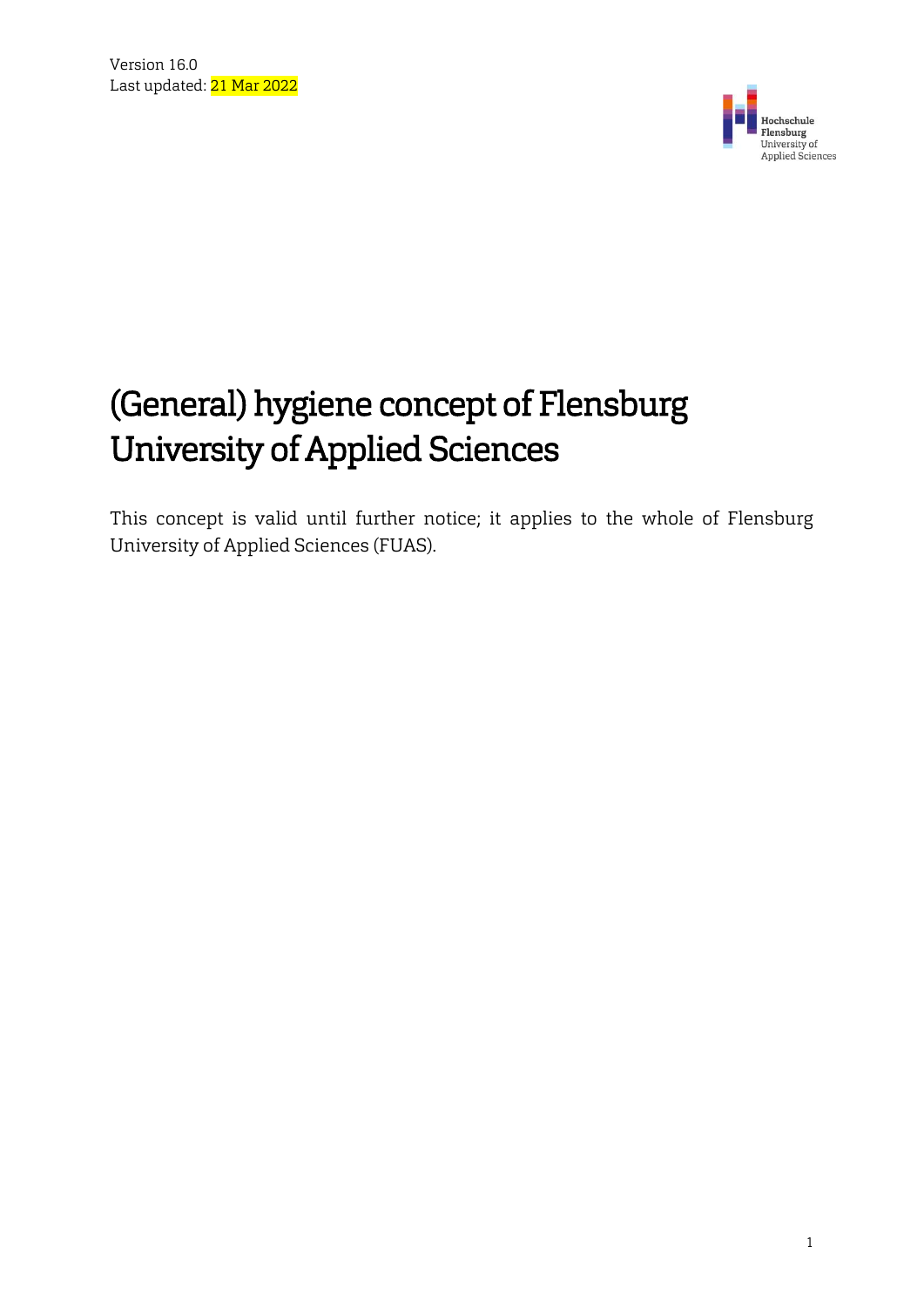

#### Preamble

The health and safety of its students, teaching staff, employees and visitors are the main focus of the measures taken at FUAS in the current situation.

At the same time, we want to do what is our main task as a university: provide education.

This hygiene concept aims to create and ensure a safe environment in which all members of our university and their guests stay healthy and which ensures safe university operations in times of the COVID-19 pandemic.

This can only be achieved by constantly re-assessing and re-adjusting important and necessary safety measures. This hygiene concept is based on a number of regulations on dealing with the pandemic in place, the Regulations to fight the coronavirus SARS-CoV-2 at universities [Hochschul-Corona-Verordnung, German language version]:

#### [https://www.schleswig-](https://www.schleswig-holstein.de/DE/Schwerpunkte/Coronavirus/Erlasse/2022/220318_Hochschulen-CoronaVO.html)

[holstein.de/DE/Schwerpunkte/Coronavirus/Erlasse/2022/220318\\_Hochschulen-CoronaVO.html](https://www.schleswig-holstein.de/DE/Schwerpunkte/Coronavirus/Erlasse/2022/220318_Hochschulen-CoronaVO.html)

and the Regulations to fight the coronavirus SARS-CoV-2 issued by the Land Schleswig-Holstein [Corona-Bekämpfungsverordnung des Landes Schleswig-Holstein, German language version]:

[https://www.schleswig-](https://www.schleswig-holstein.de/DE/Schwerpunkte/Coronavirus/Erlasse/2022/220318_Corona_BekaempfungsVO.ht)

[holstein.de/DE/Schwerpunkte/Coronavirus/Erlasse/2022/220318\\_Corona\\_BekaempfungsVO.ht](https://www.schleswig-holstein.de/DE/Schwerpunkte/Coronavirus/Erlasse/2022/220318_Corona_BekaempfungsVO.ht)

as well as the occupational safety and health regulations in place.

We trust and rely on all members and guests of FUAS to act responsibly and in a way, which considers and respects others; this is the most important pre-requisites for this hygiene concept to be effective.

## I. General information

**.** 

The principles of infection prevention apply to all activities and events held by FUAS and on its premises (this includes teaching, seminars, laboratory classes, meetings, assessments, workshops etc.). By adhering to these principles, everyone takes on responsibility not only for themselves but for others, too.

The spread of COVID-19 can also be reduced by a large number of people getting vaccinated and everyone getting tested regularly. We ask all members of FUAS to use the official sources<sup>1</sup> available to learn about the risks of an infection with COVID-19 and the advantages of a vaccination against COVID-19; please make use of the various possibilities to get tested and/or vaccinated and consult your GP or FUAS' occupational doctor.

The elemental hygiene rules (keeping a distance from others (at least 1.5 metres), (hand) hygiene, cough and sneeze etiquette, medical masks covering the mouth and nose and regular ventilation of rooms) are the most important measures to minimise the risk at all events and activities. They will remain crucial also with the number of vaccinated people rising.

 $^{\text{1}}$  e.g. Federal Ministry of Health, RKI, BZgA, schleswig-holstein.de; or the WHO (for information in English)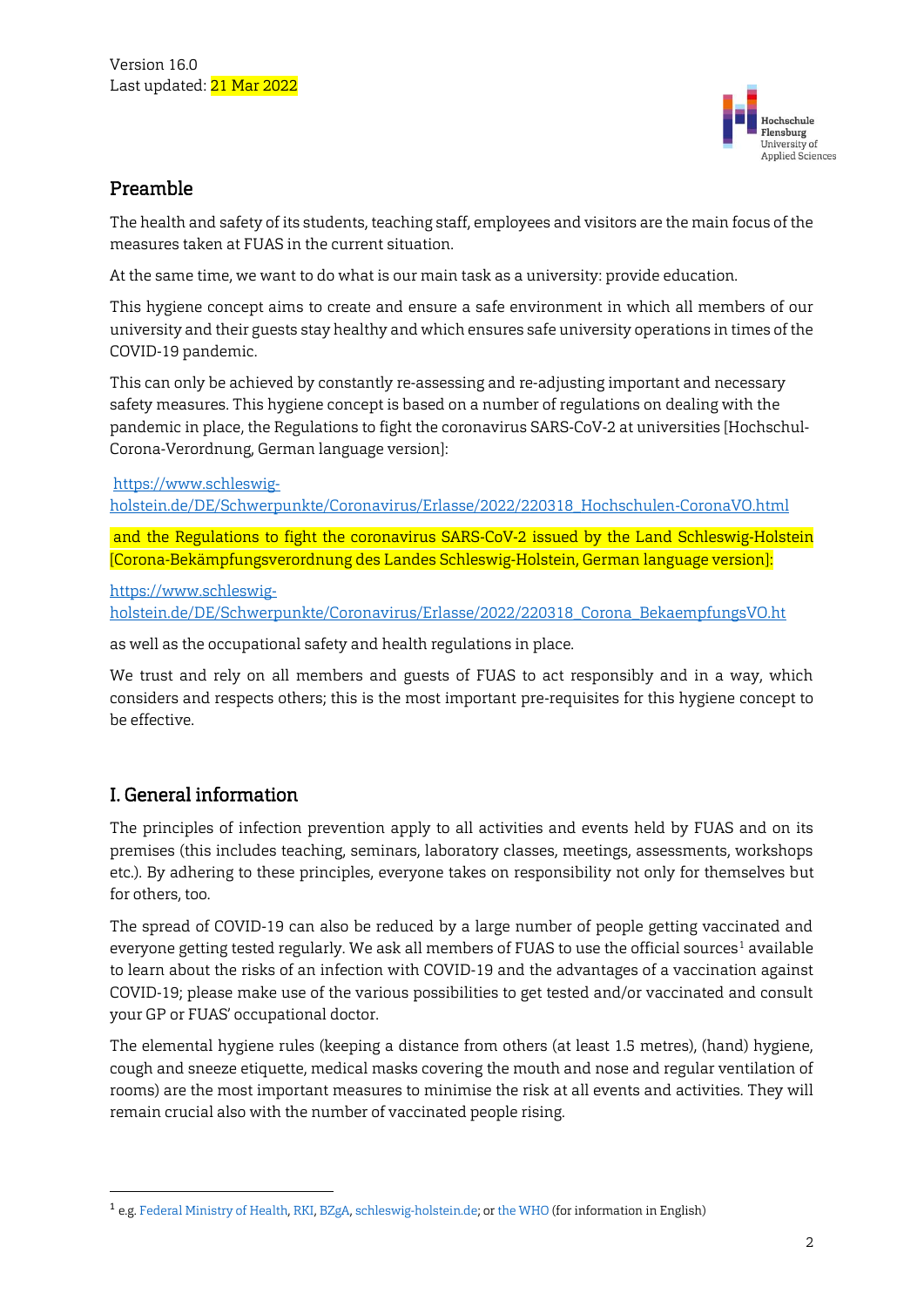

The number of people allowed to gather for private purposes are defined in the Regulations on the number of people and distance keeping issued by the Land Schleswig-Holstein valid at the time of the gathering.

The entrances to FUAS' buildings are open during FUAS' regular opening hours.

Students must wear medical face masks during classes taught on campus and lab classes, meetings and when working at group workplaces.

A medical mask covering the mouth and nose (FFP2-,N95-,2-,DS2-,CPA-,KN95- or surgical mask) must be worn in all of FUAS' buildings, including their entrance areas (20 metre radius) and at workplaces located in enclosed areas. Masks must be worn so that that the number of respiratory droplets and aerosols spread when coughing, sneezing or speaking is reduced.

At events and at workplaces medical face coverings must not be worn:

- at permanent standing places or seats where a minimum distance of 1.5 metres can be kept or the risk of a transmission of the virus can be reduced with the help of appropriate physical barriers,
- by people presenting something to an audience which is at a distance of at least 1.5 metres,
- by people carrying out hard physical work,
- when eating,
- if wearing a mask is not reasonable in an individual case (a doctor's note is required in such a case),
- when the President's Office approved an exception.

Participants who have notable respiratory symptoms (e.g. coughing, sore throat or aching limbs) are asked to leave the activity unless they can provide a doctor's note verifying that the respiratory symptoms are not of an infectious nature (e.g. students with an asthma cough).

Occupational safety and health regulations remain valid in addition to this hygiene concept.

#### II. Framework conditions (organisation and facilities)

- 1. Routes to be followed through FUAS' buildings will be designated and marked in order to avoid direct encounters (walk on the right side) and ensure that distances can be kept (avoid overtaking others).
- 2. Some stairs will be marked for the way up and others for the way down; they are to be used accordingly.
- 3. Lifts should only be used by one person at a time when absolutely necessary.
- 4. General advice for the prevention of infections have been posted on the entrance doors to all buildings and are to be adhered by.
- 5. The sanitary facilities are cleaned daily.
- 6. Facilities in which activities are held must be aired regularly during the activity; a sufficient ventilation must be ensured between activities, too. Before the start of an activity, work spaces (table tops, work and laboratory equipment) are to be cleaned by the users and the